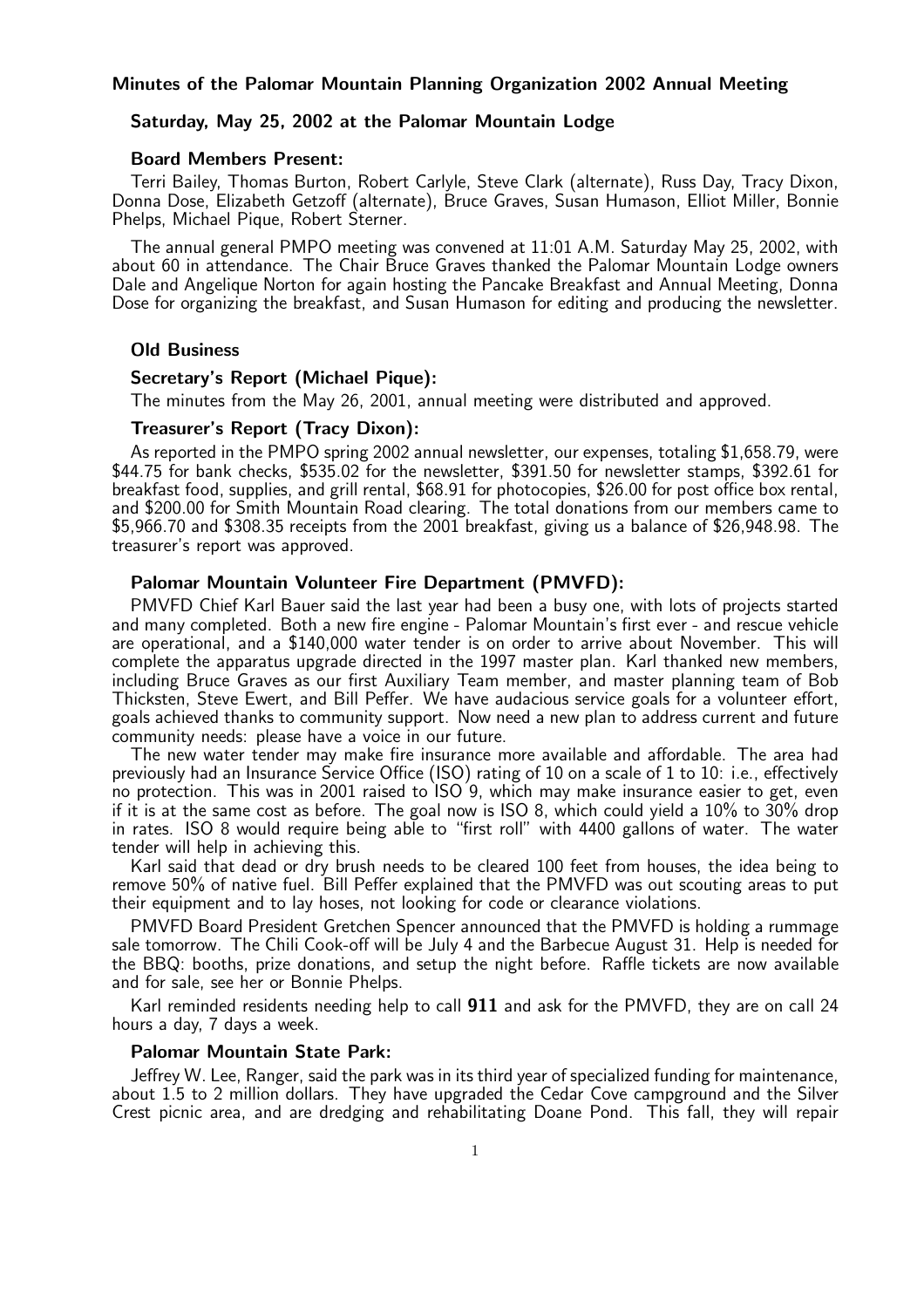# Minutes of the Palomar Mountain Planning Organization 2002 Annual Meeting

Doane Valley campsites, improve campfire rings, re-roof the interpretive shelter, and put in new tables at the Silver Crest picnic area. Their resident ecologist is collaborating with the Audubon Society on a bird survey, with goals being to displace the Purple Martins and to support the Laguna Skipper butterfly, two of which were just found at the Observatory Campground. The park staff continues to work on public safety upgrades, and Mr. Lee thanked the PMVFD for medical response. Finally, he noted that the May 2002 issue of Sunset Magazine listed Palomar Mountain as one of the 28 best State Parks in the United States.

### Cedar Creek Water Project:

George Ravenscroft reported that the drought is in its third year, with downtown San Diego suffering its dryest year since record-keeping began in the 1850s. The average rainfall the past three years has been less than any one year's except 1861-62, 1876-77, and 1961-62. The pine bark beetle has moved from pines to spruce, and the virus on the live oaks has reached south to Palomar Mountain for the first time. Elliot Miller said he measured only 11 inches of rain on Palomar all year, usually it has been 42 inches or so. The dryness has lowered the underground water table at the same time that moisture loss by evapotranspiration is high, stressing the trees further. Spring flow is down to half of what it usually is this time of year. Some mountain wells have dried up and almost all have dropped; Bruce Graves reports his Birch Hill well has dropped 80 feet.

Elizabeth Getzoff reported on the status of William Yale's proposed commercial development along the East Grade Road to pump and sell well water from his 7 acre parcel. Mr. Yale has submitted his draft Environmental Impact Report (EIR) as the next step in receiving the Major Use Permit he applied for in August 1999 (P99-021). The PMPO requested in September 1999, and the County agreed, that an EIR be required to address the biological and long-term hydrological consequences of Cedar Creek drawdown, the traffic safety issues, the pollution and noise from the planned propane-fueled generator, as well as the precedent-setting taking of water resources from other peoples' property. A September 1993 48-hour pump test on the well reduced Cedar Creek stream flow by 25% in 10 minutes.

The PMPO's consultant Jerry McLees has been monitoring the county offices. He said that ever since the PMPO convinced the county that the EIR was necessary, the county has granted Mr. Yale a series of three-month extensions for submitting the final EIR. The latest extension is until June 1, 2002.

# Dual Government Survey Problem:

Michael Pique explained how the recent US Bureau of Land Management and US Forest Service resurvey of Palomar Mountain section 14 has resulted in the Forest Service gaining 18 acres at the expense of residents, and may have disrupted the boundaries of all parcels in this section, which includes Crestline and Birch Hill. Jack Norvall is in charge of office and field research, with Palomar Mountain resident and attorney Bob Haase coordinating the PMPO's legal and technical discussions. The PMPO has continued to study old records in an attempt to find the remains of stone survey monuments set in the 1885-1930 period. The PMPO still needs old maps, particularly of Crestline, and field notes that might help clarify survey issues.

# County 2020 General Plan Update:

Tom Burton described how the 1993 "Forest Conservation Initiative" (FCI) required 40-acreminimum parcels within the region of the Cleveland National Forest, which includes Palomar Mountain. A few years ago, the county notified us that the FCI had forced re-zoning of "The Summit" (general store, Mother's Kitchen restaurant, Yoga Center) from General Commercial to Rural Residential Commercial. A Planning Commission study said the summit could be granted an exception from FCI if Palomar Mountain were deemed a "Country Town". We think we meet all four qualifications listed for a Country Town, but the county staff has blocked the action, suggesting instead that the issue be addressed in the "2020 General Plan Update" now being prepared.

A PMPO sub-committee led by Tom Burton is representing the "North Mountain Area" in the San Diego County Department of Planning and Land Use comprehensive year-2020 update of